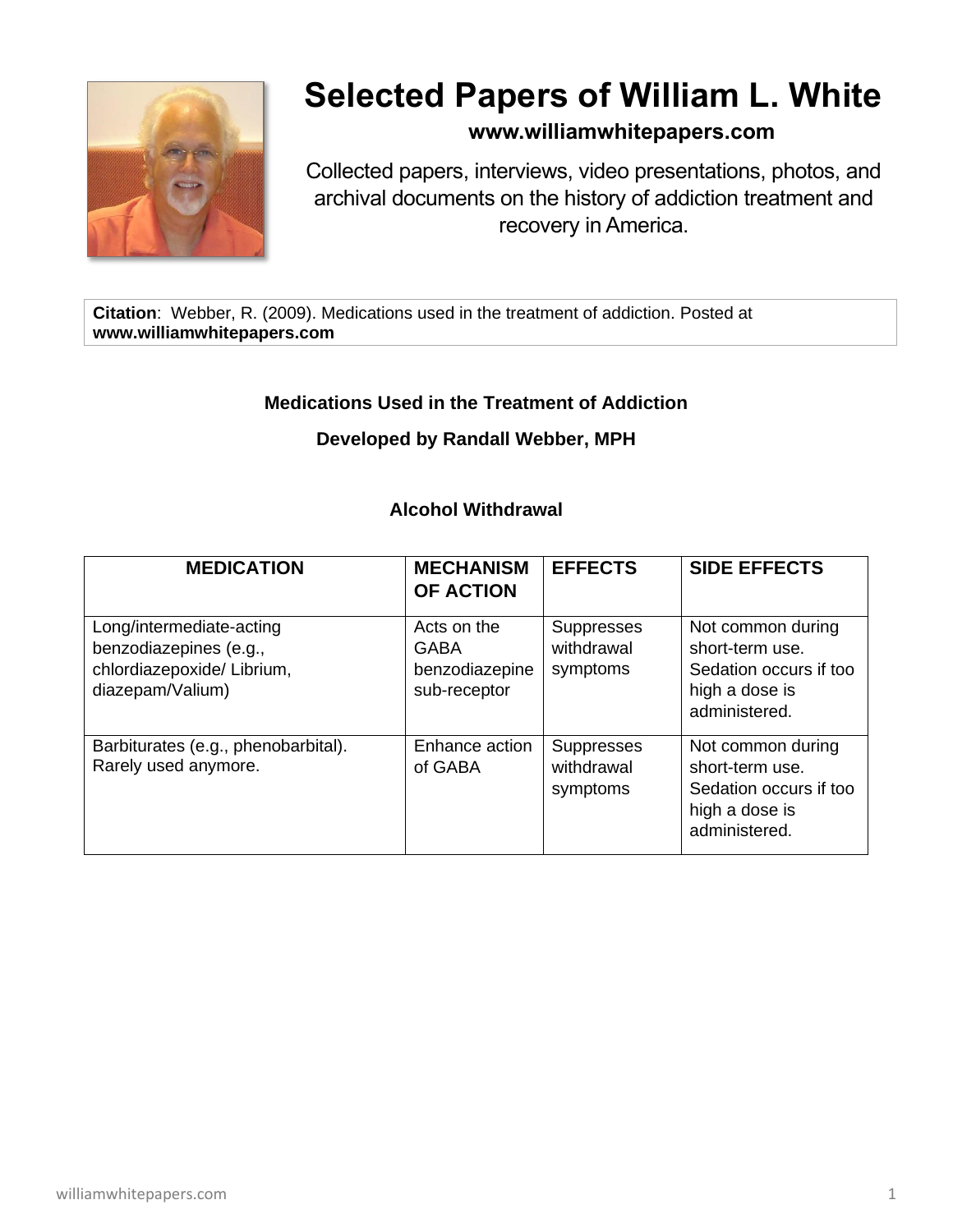| <b>Alcohol Relapse</b>                              |                                       |                                                                                                                                                                                                        |                                                                                                                                             |                                                                                                                         |  |  |
|-----------------------------------------------------|---------------------------------------|--------------------------------------------------------------------------------------------------------------------------------------------------------------------------------------------------------|---------------------------------------------------------------------------------------------------------------------------------------------|-------------------------------------------------------------------------------------------------------------------------|--|--|
| <b>MEDICATION</b>                                   | <b>PRIMARY USE</b>                    | <b>MECHANISM</b><br><b>OF ACTION</b>                                                                                                                                                                   | <b>EFFECTS</b>                                                                                                                              | <b>SIDE</b><br><b>EFFECTS</b>                                                                                           |  |  |
|                                                     |                                       |                                                                                                                                                                                                        |                                                                                                                                             |                                                                                                                         |  |  |
| Disulfiram (Antabuse)                               | Post-withdrawal<br>relapse prevention | <b>Stops</b><br>metabolism of<br>alcohol at<br>acetaldehyde<br>level                                                                                                                                   | Consumption<br>of alcohol<br>cause facial<br>flushing,<br>nausea,<br>headache,<br>vomiting,<br>elevated blood<br>pressure and<br>pulse rate | Uncommon:<br>mild<br>drowsiness,<br>impotence,<br>headache,<br>acne, rash,<br>metallic or<br>garlic-like<br>aftertaste. |  |  |
| Naltrexone<br>(ReVia/Depade/Vivitrol <sup>1</sup> ) | Post-withdrawal<br>relapse prevention | <b>Blocks</b> brain<br>opiate receptor<br>sites                                                                                                                                                        | <b>Diminishes</b><br>pleasurable<br>effect of<br>alcohol<br>consumption                                                                     | Uncommon:<br>nausea,<br>headache,<br>dizziness,<br>fatigue,<br>insomnia,<br>anxiety,<br>sleepiness                      |  |  |
| Nalmefene (Redex)                                   | Post-withdrawal<br>relapse prevention | 1) Blocks brain<br>opiate receptor<br>sites; 2) Some<br>dopamine<br>blocking ability                                                                                                                   | <b>Diminishes</b><br>pleasurable<br>effect of<br>alcohol<br>consumption<br>via both<br>mechanisms                                           | Uncommon:<br>nausea,<br>dizziness,<br>fever,<br>headache,<br>chills or<br>muscle<br>aches.                              |  |  |
| Acamprosate (Campral)                               | Post-withdrawal<br>relapse prevention | Suppresses<br>alcohol cravings<br>by "rebalancing<br>specific brain<br>chemicals (e.g.,<br>GABA and<br>glutamate)<br>thrown out of<br>balance by<br>chronic and<br>excessive<br>alcohol<br>consumption | <b>Diminishes</b><br>alcohol craving                                                                                                        | Dizziness,<br>drowziness,<br>diarrhea,<br>Rare:<br>depression,<br>suicidal<br>ideation                                  |  |  |

williamwhitepapers.com 2  $1$  Once a month "depot" injection. Available June 2006.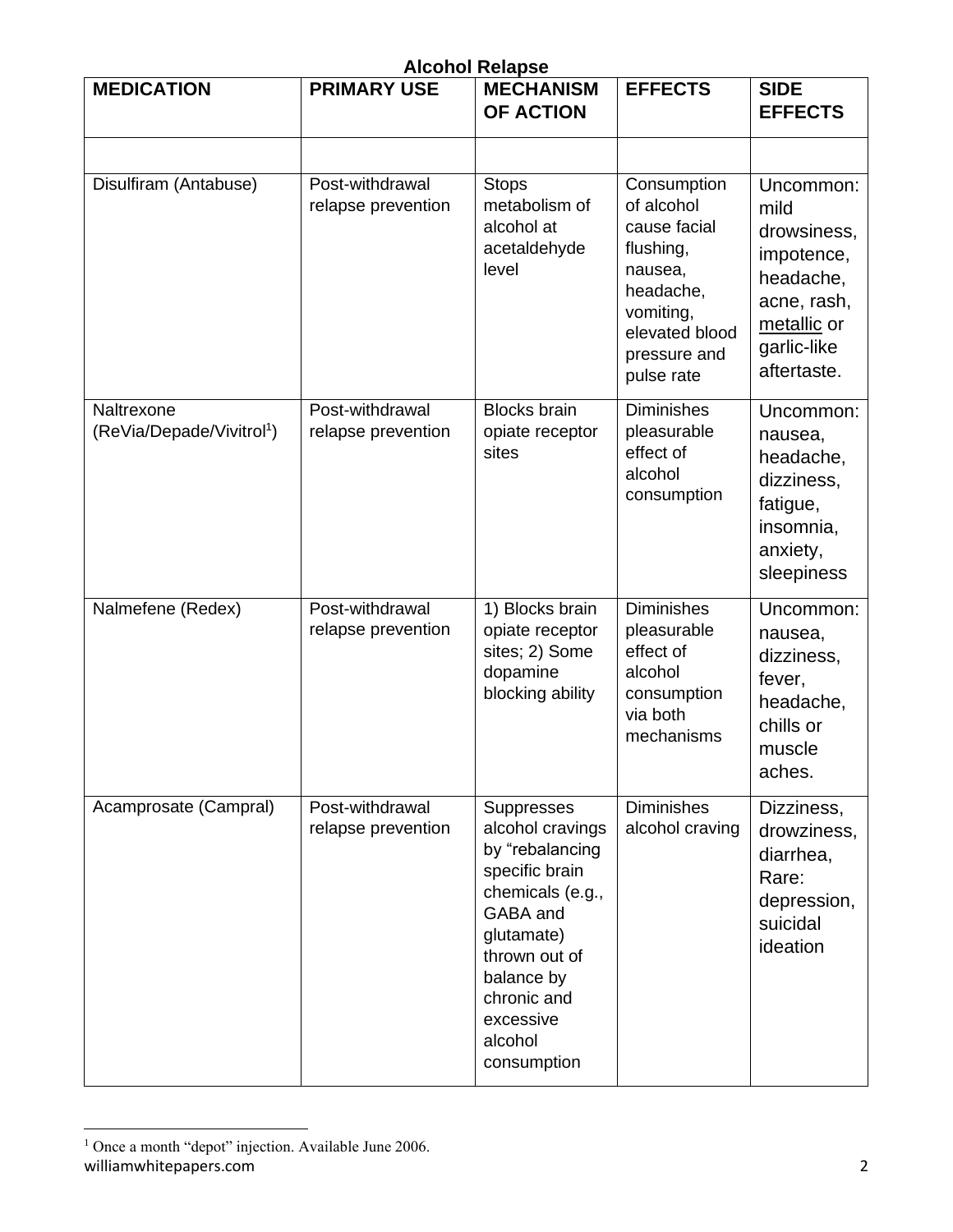# **Alcohol Relapse**

| <b>MEDICATION</b>    | <b>PRIMARY</b><br><b>USE</b>                                                                                               | <b>MECHANISM</b><br><b>OF ACTION</b>            | <b>EFFECTS</b>                                                                                                                                                                                      | <b>SIDE EFFECTS</b>                                                                                                         |
|----------------------|----------------------------------------------------------------------------------------------------------------------------|-------------------------------------------------|-----------------------------------------------------------------------------------------------------------------------------------------------------------------------------------------------------|-----------------------------------------------------------------------------------------------------------------------------|
| Ondansetron (Zofran) | Post-<br>withdrawal<br>relapse<br>prevention<br>(most<br>effective with<br>early-<br>onset/male-<br>limited<br>alcoholics) | <b>Rebalances</b><br>serotonin<br>dysregulation | Appears to<br>decrease<br>relapse rates<br>by reducing the<br>depression,<br>anger and<br>hostility that<br>presumably<br>contribute to<br>problem<br>drinking in the<br>male-limited<br>population | Uncommon:<br>Diarrhea,<br>constipation,<br>headache,<br>lightheadedness,<br>drowsiness,<br>blurred vision                   |
| Topiramate (Topamax) | Post-<br>withdrawal<br>relapse<br>prevention                                                                               | Reduces alcohol<br>craving                      | Not well<br>understood.<br>Acts on<br>dopamine and<br>glutamate                                                                                                                                     | Occasional<br>dizziness,<br>tingling in the skin,<br>psychomotor<br>slowing,<br>word-naming<br>difficulties, weight<br>loss |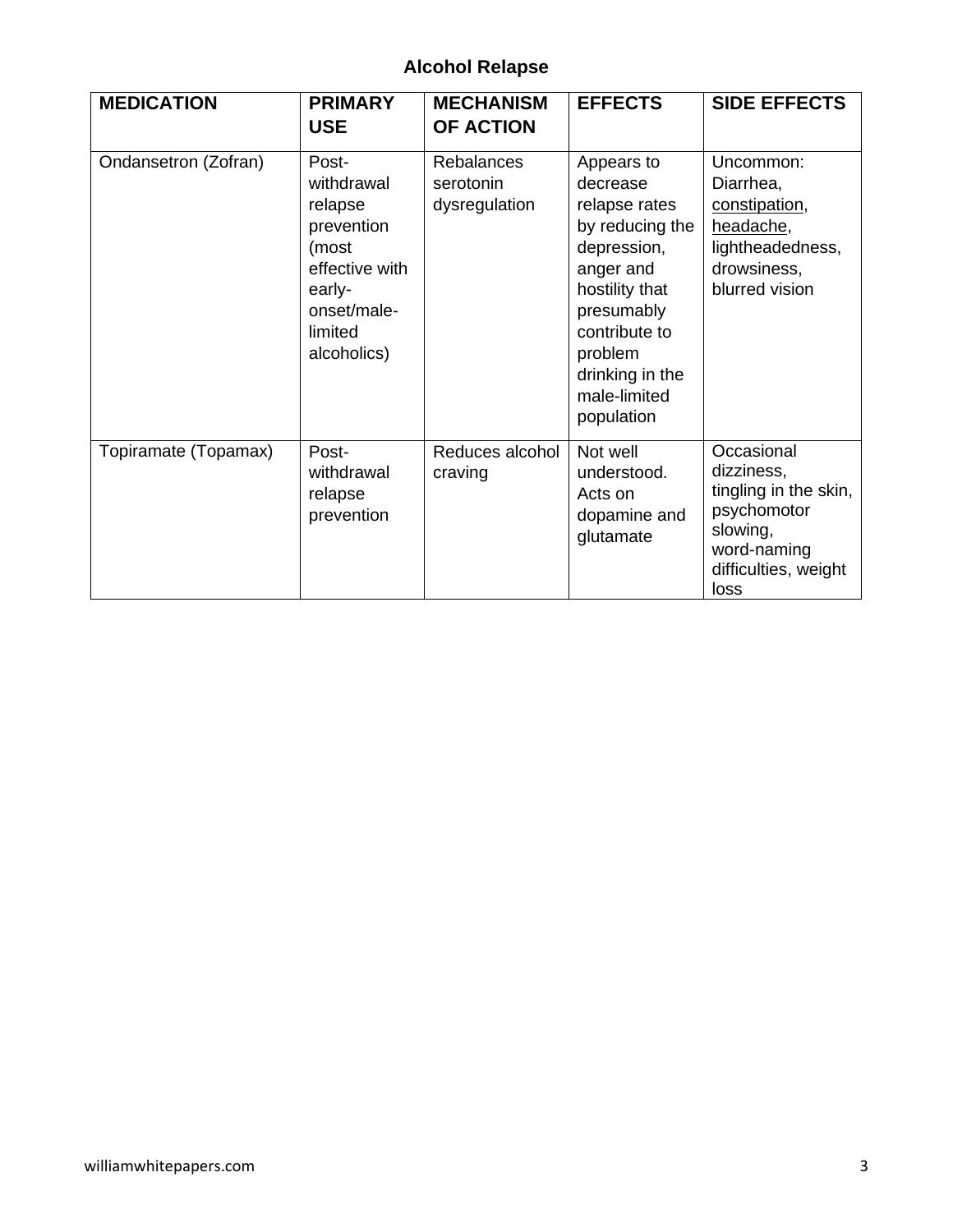| <b>MEDICATION</b>         | <b>PRIMARY</b><br><b>USE</b> | <b>MECHANISM</b><br><b>OF ACTION</b>                                                                                              | <b>EFFECTS</b>                                                                                                                                                                                                                                                                           | <b>SIDE</b><br><b>EFFECTS</b>                                                                                              |
|---------------------------|------------------------------|-----------------------------------------------------------------------------------------------------------------------------------|------------------------------------------------------------------------------------------------------------------------------------------------------------------------------------------------------------------------------------------------------------------------------------------|----------------------------------------------------------------------------------------------------------------------------|
| Clonidine<br>(Catapres)   | Opiate<br>withdrawal         | <b>Reduces</b><br>selected<br>symptoms of<br>opiate<br>withdrawal by<br>suppressing<br>over activity of<br>the locus<br>coeruleus | Suppresses most<br>opiate withdrawal<br>symptoms, but is less<br>effective than<br>methadone in<br>reducing insomnia,<br>muscle and bone<br>pain, and craving.<br>May be<br>supplemented with<br>prescription or over<br>the counter<br>medications for<br>gastrointestinal<br>distress. | Sedation,<br>dizziness,<br>low blood<br>pressure.                                                                          |
| Lofexidine<br>(Britlofex) | Opiate<br>withdrawal         | <b>Reduces</b><br>selected<br>symptoms of<br>opiate<br>withdrawal by<br>suppressing<br>over activity of<br>the locus<br>coeruleus | Same as clonidine.                                                                                                                                                                                                                                                                       | Sedation,<br>dizziness,<br>low blood<br>pressure.<br>Incidence<br>less<br>common<br>than is the<br>case with<br>clonidine. |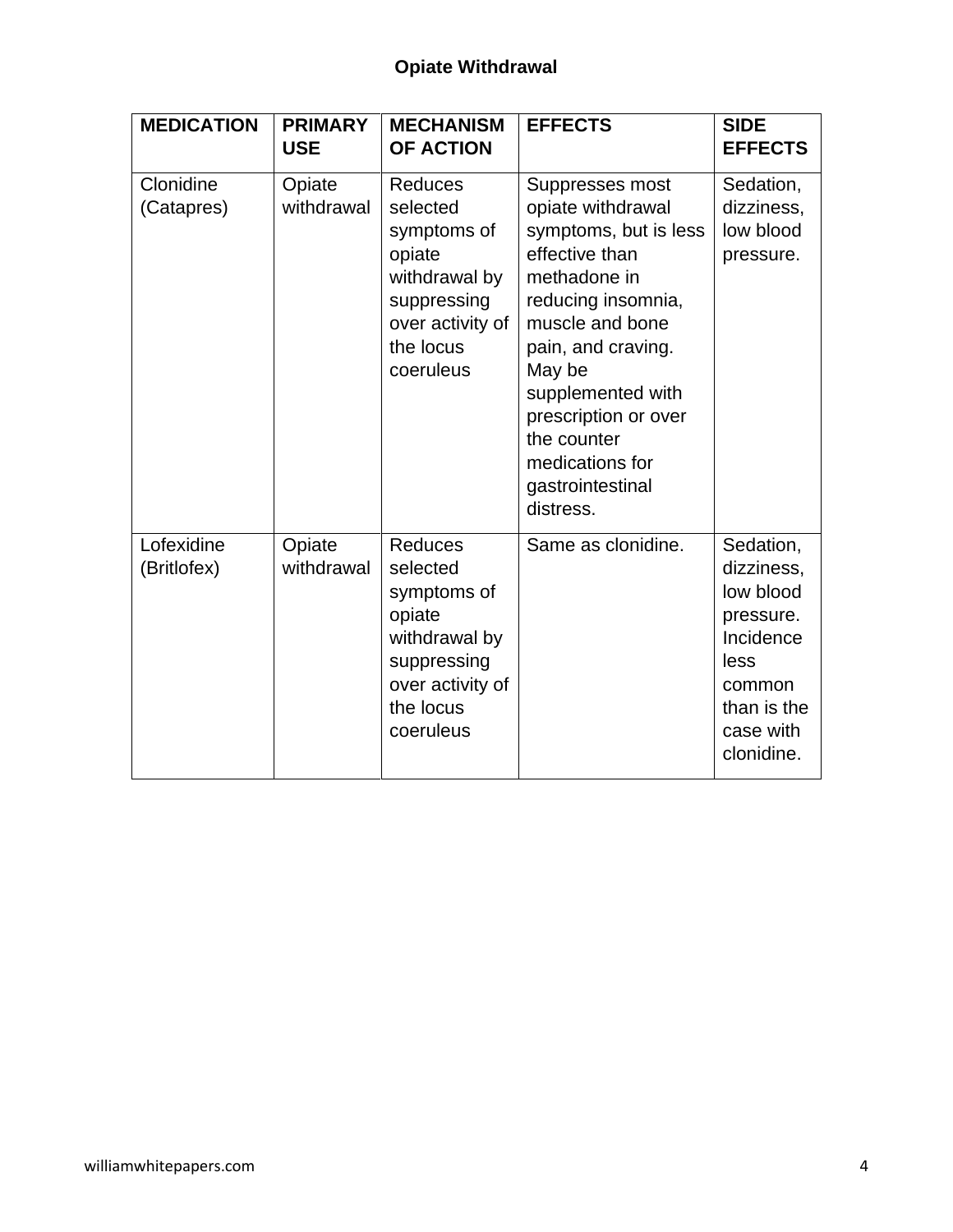# **Opiate Withdrawal and Substitution Therapy**

| <b>MEDICATION</b>                                                    | <b>PRIMARY</b>                                            | <b>MECHANISM</b>                                                                                                                                           | <b>EFFECTS</b>                                                                                                                                                                  | <b>SIDE EFFECTS</b>                                                                                                                                                                                                                                                                                                                                                                                                                                                                                                  |
|----------------------------------------------------------------------|-----------------------------------------------------------|------------------------------------------------------------------------------------------------------------------------------------------------------------|---------------------------------------------------------------------------------------------------------------------------------------------------------------------------------|----------------------------------------------------------------------------------------------------------------------------------------------------------------------------------------------------------------------------------------------------------------------------------------------------------------------------------------------------------------------------------------------------------------------------------------------------------------------------------------------------------------------|
|                                                                      | <b>USE</b>                                                | <b>OF ACTION</b>                                                                                                                                           |                                                                                                                                                                                 |                                                                                                                                                                                                                                                                                                                                                                                                                                                                                                                      |
| Dolophine<br>(Methadone)<br>Methadone is a<br>full opiate<br>agonist | Opiate<br>withdrawal<br>and/or<br>substitution<br>therapy | Preferential<br>opiate agonist.<br>(Occupies<br>brain opiate<br>receptor sites<br>and "binds<br>more readily<br>than heroin<br>and most<br>other opiates). | <b>Suppresses</b><br>opiate<br>withdrawal<br>symptoms<br>for an<br>average of<br>24 hours,<br>blocks<br>heroin and<br>most other<br>opiates from<br>producing an<br>$effect2$ . | Increased<br>sweating, dry<br>mouth,<br>constipation,<br>water retention,<br>weakness,<br>impotence,<br>difficulty<br>achieving<br>orgasm.<br>Sedation,<br>drowsiness and<br>other opiate<br>effects occur<br>when too high a<br>dose is<br>administered.<br>Very rarely,<br>clients will<br>experience<br>anaphylactic<br>shock (hives;<br>difficulty<br>breathing;<br>swelling of your<br>face, lips,<br>tongue, or<br>throat).<br>Methadone must<br>be permanently<br>discontinued if<br>this reaction<br>occurs. |

williamwhitepapers.com 5 <sup>2</sup> The opiate blocking effect can be overcome, but only with a very high dose of heroin or another opiate.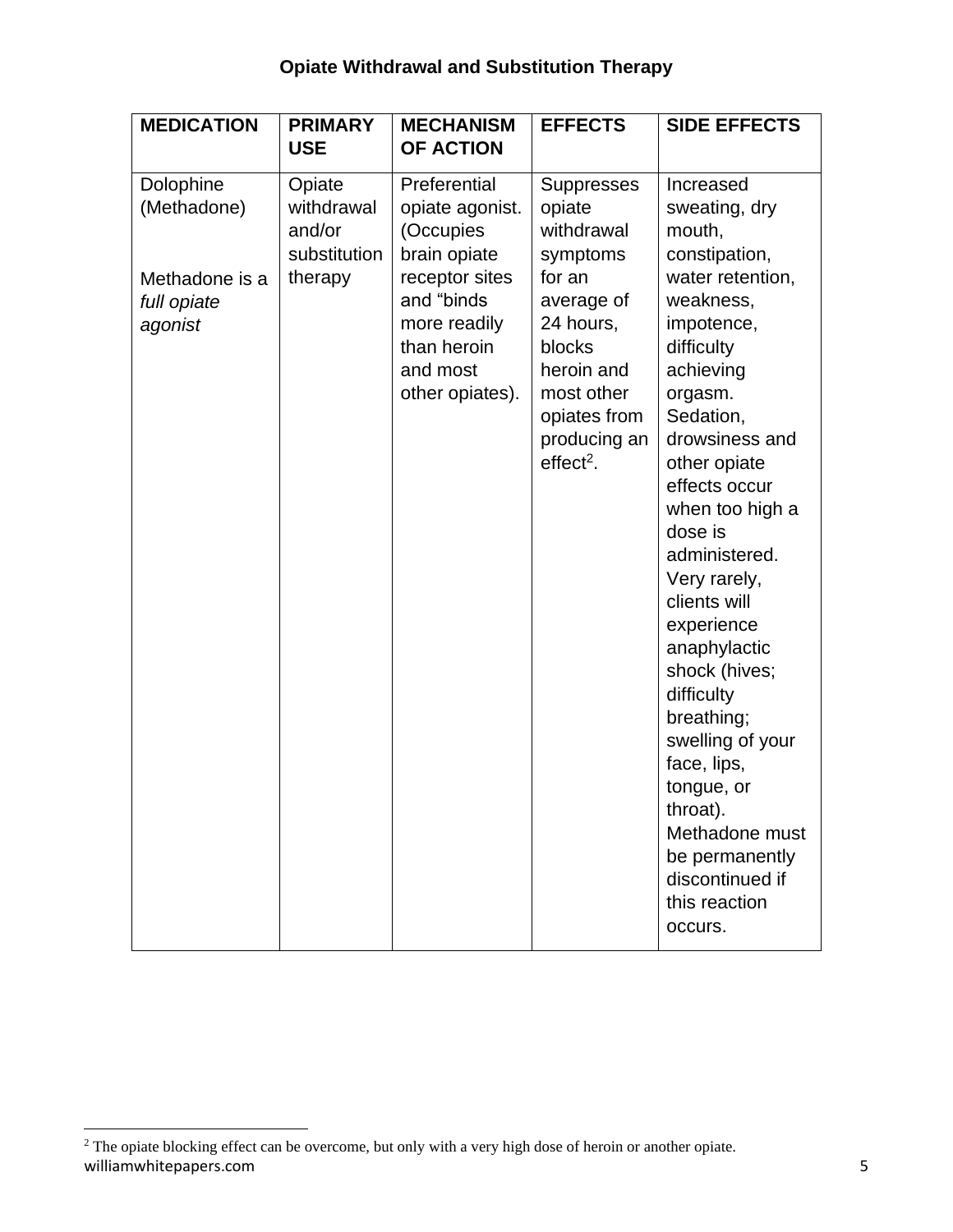# **Opiate Withdrawal and Substitution Therapy**

| <b>MEDICATION</b>                                                                                                                                | <b>PRIMARY</b><br><b>USE</b>                              | <b>MECHANISM</b><br><b>OF ACTION</b>                                                                                                                        | <b>EFFECTS</b>                                                                                                                                                                                                                                                                                                                                                                                                                                                                                                                                       | <b>SIDE</b><br><b>EFFECTS</b>                                                           |
|--------------------------------------------------------------------------------------------------------------------------------------------------|-----------------------------------------------------------|-------------------------------------------------------------------------------------------------------------------------------------------------------------|------------------------------------------------------------------------------------------------------------------------------------------------------------------------------------------------------------------------------------------------------------------------------------------------------------------------------------------------------------------------------------------------------------------------------------------------------------------------------------------------------------------------------------------------------|-----------------------------------------------------------------------------------------|
| 1) Buprenorphine<br>(Subutex)<br>2) Buprenorphine<br>with naloxone<br>(Suboxone) <sup>3</sup><br>Buprenorphine is<br>a partial opiate<br>agonist | Opiate<br>withdrawal<br>and/or<br>substitution<br>therapy | Buprenorphine<br>Opiate agonist<br>(Occupies<br>brain opiate<br>receptor<br>sites.)<br>Naloxone:<br>Opiate<br>antagonist<br>(Blocks brain<br>opiate sites). | <b>Suppresses</b><br>opiate<br>withdrawal<br>symptoms for<br>an average of<br>24 hours. Has a<br>"ceiling" effect<br>(after a certain<br>dose has been<br>reached, will no<br>longer produce<br>opiate<br>agonist/morphin<br>e-like actions,<br>but instead acts<br>as an<br>antagonist,<br>precipitating<br>opiate<br>withdrawal.<br>Suboxone:<br>Produces the<br>same effect as<br>above, but if<br>injected, the<br>naloxone acts<br>as an opiate<br>antagonist.<br>Produces less<br>sedation and<br>respiratory<br>depression than<br>methadone. | Same as<br>methadone,<br>but<br>anaphylacti<br>c shock<br>seems even<br>less<br>common. |

williamwhitepapers.com 6 <sup>3</sup> Both of these medications are administered sublingually (under the tongue).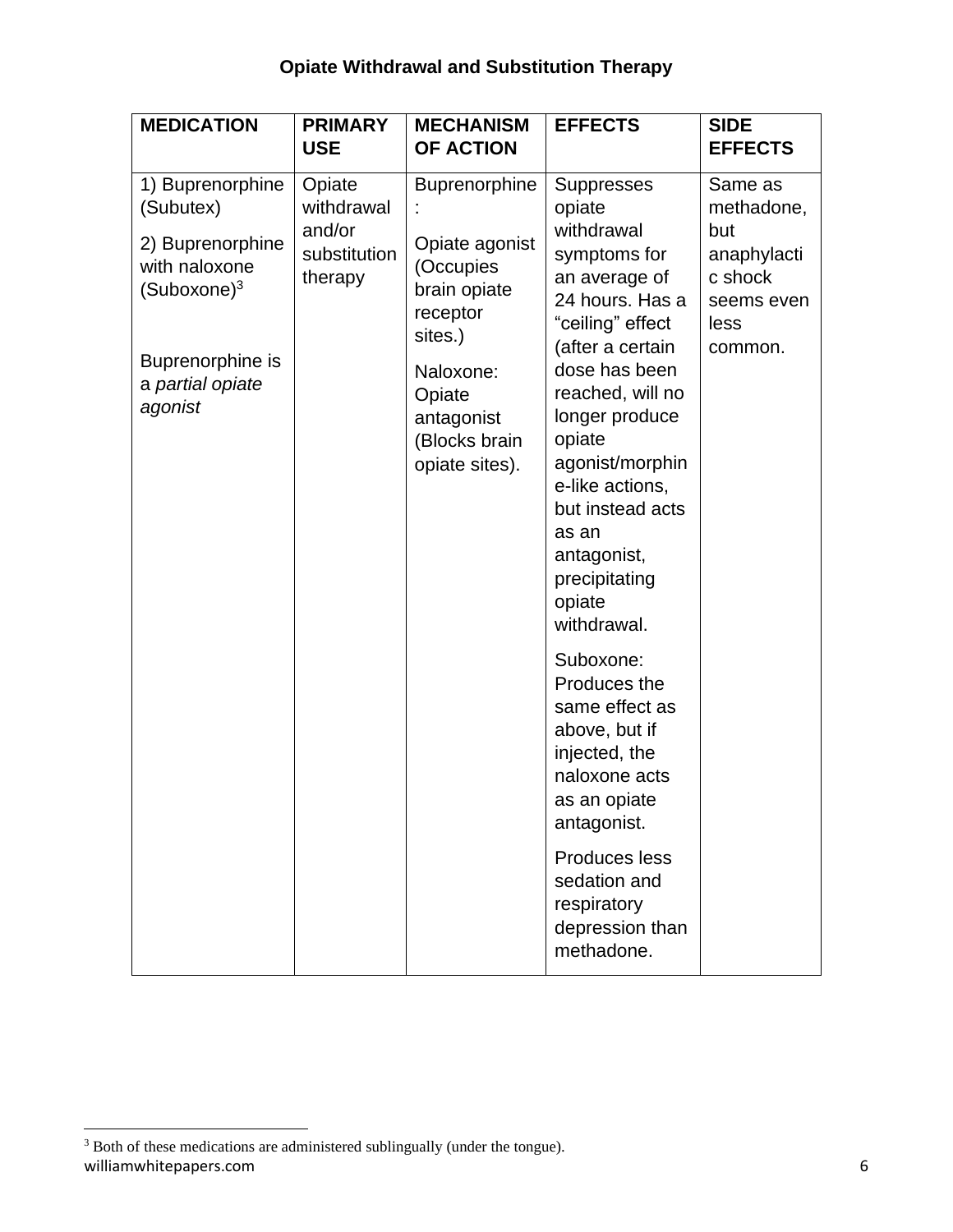#### **Post-Withdrawal Opiate Dependence Treatment**

| <b>MEDICATION</b> | <b>PRIMARY</b><br><b>USE</b>             | <b>MECHANISM</b><br><b>OF ACTION</b>                                                                                                                                                          | <b>EFFECTS</b>                                        | <b>SIDE</b><br><b>EFFECTS</b>                                                                                                                                                 |
|-------------------|------------------------------------------|-----------------------------------------------------------------------------------------------------------------------------------------------------------------------------------------------|-------------------------------------------------------|-------------------------------------------------------------------------------------------------------------------------------------------------------------------------------|
| Naltrexone        | Post-<br>withdrawal<br>opiate<br>relapse | Generally<br>administered<br>by mouth, but<br>using any<br>means of<br>administration,<br>acts as an<br>opiate<br>antagonist,<br>occupying and<br>blocking brain<br>opiate<br>receptor sites. | <b>Blocks the</b><br>action of any<br>opiate agonist. | Nausea,<br>headache,<br>dizziness,<br>fatigue,<br>insomnia,<br>anxiety,<br>sleepiness.<br>None of<br>these side<br>effects<br>occurred in<br>more than<br>$10\%$ of<br>users. |

## **MEDICATIONS USED IN THE TREATMENT OF COCAINE DEPENDENCE**

No medications are normally needed in the treatment of cocaine withdrawal.

The use of only one medication (disulfiram/Antabuse) has shown consistently positive results in reducing cocaine relapse. This success, more pronounced in men than women, is tied to two of disulfiram's actions:

- 1. Production of the acetaldehyde effect if the client consumes alcohol (alcohol use is a major antecedent of cocaine relapse).
- 2. Increase in the unpleasant aspects of cocaine intoxication. Disulfiram is believed to facilitate massive increases in brain levels of dopamine. Normally, increases in brain dopamine are tied to pleasurable reactions, but the rise in dopamine produced by the combination of cocaine and disulfiram appears to override such rewarding effects by increasing the incidence of such cocaine-associated effects as paranoia and anxiety.

These medications are currently being tested as possible pharmacologic adjuncts to cocaine dependence treatment:

- SR141716 (Rimonabant). This is a cannabis antagonist that has been shown to reduce cocaine self-administration in mice. This medication is still undergoing clinical trials and is not available to the general medical community.
- Modafinil (Provigil). This medication is currently used to treat narcolepsy. Human research has shown that using this drug in combination with cognitive behavioral therapy may decrease relapse rates in cocaine dependent clients. Modafinil works through the glutamate neurotransmitter system.
- Topiramate (Topamax). This medication is currently used to treat seizure disorders. At least one short term (13 weeks) human study has shown that by affecting levels of the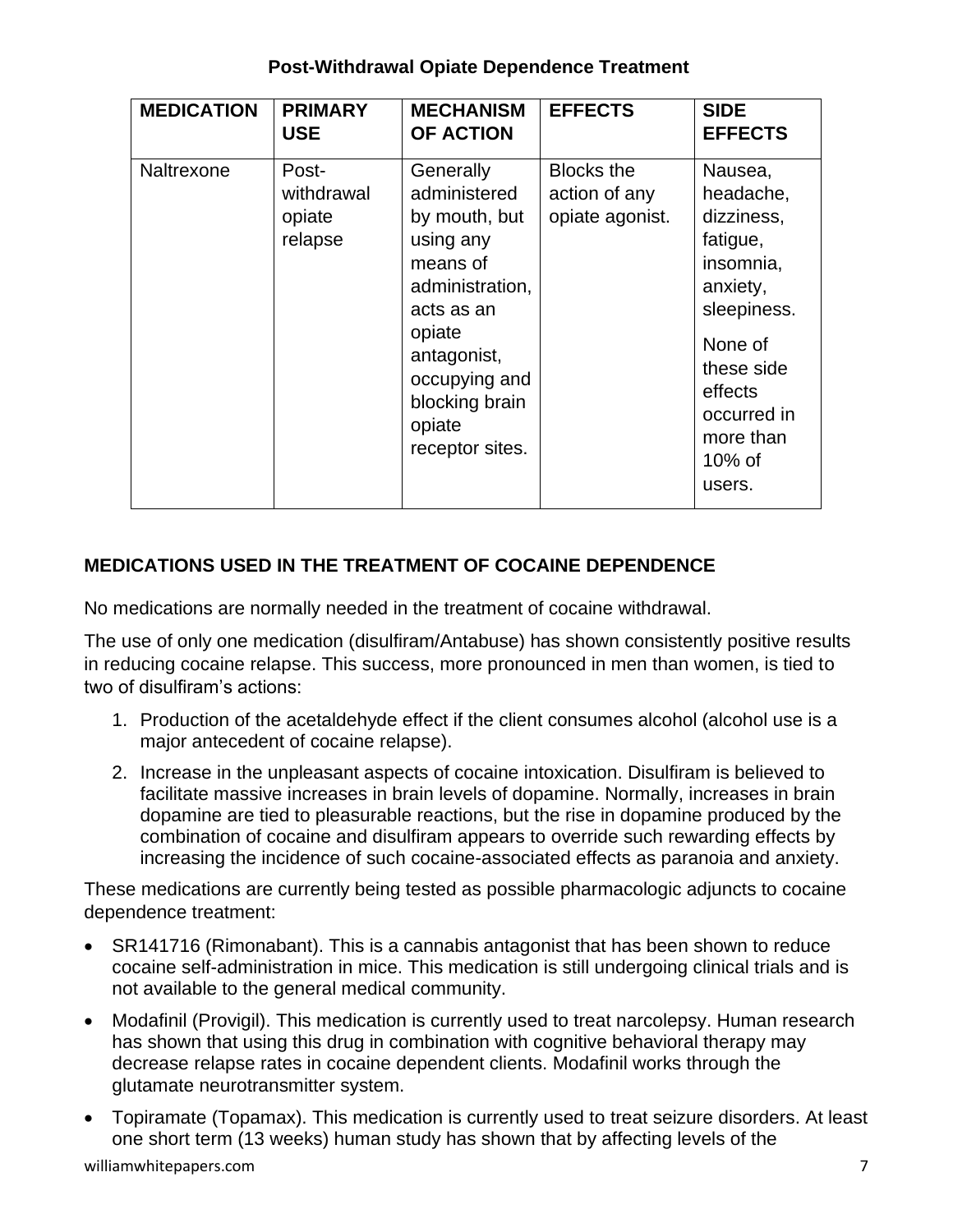neurotransmitters GABA and glutamate, topiramate may reduce cocaine relapse rates among a specific population: male African-Americans who have been assessed as having a "milder" form of cocaine dependence.

#### **MEDICATIONS USED IN THE TREATMENT OF BENZODIAZEPINE AND SEDATIVE-HYPNOTIC DEPENDENCE**

Pharmacological treatment of benzodiazepine and sedative-hypnotic dependence is confined to the management of withdrawal. Long-acting members of both drug classes are first substituted for the substance on which the client is dependent, then the dosage of the new drug is gradually reduced. Librium is usually used to treat benzodiazepine withdrawal and phenobarbital to treatment dependence on both barbiturates and non-barbiturate hypnotics.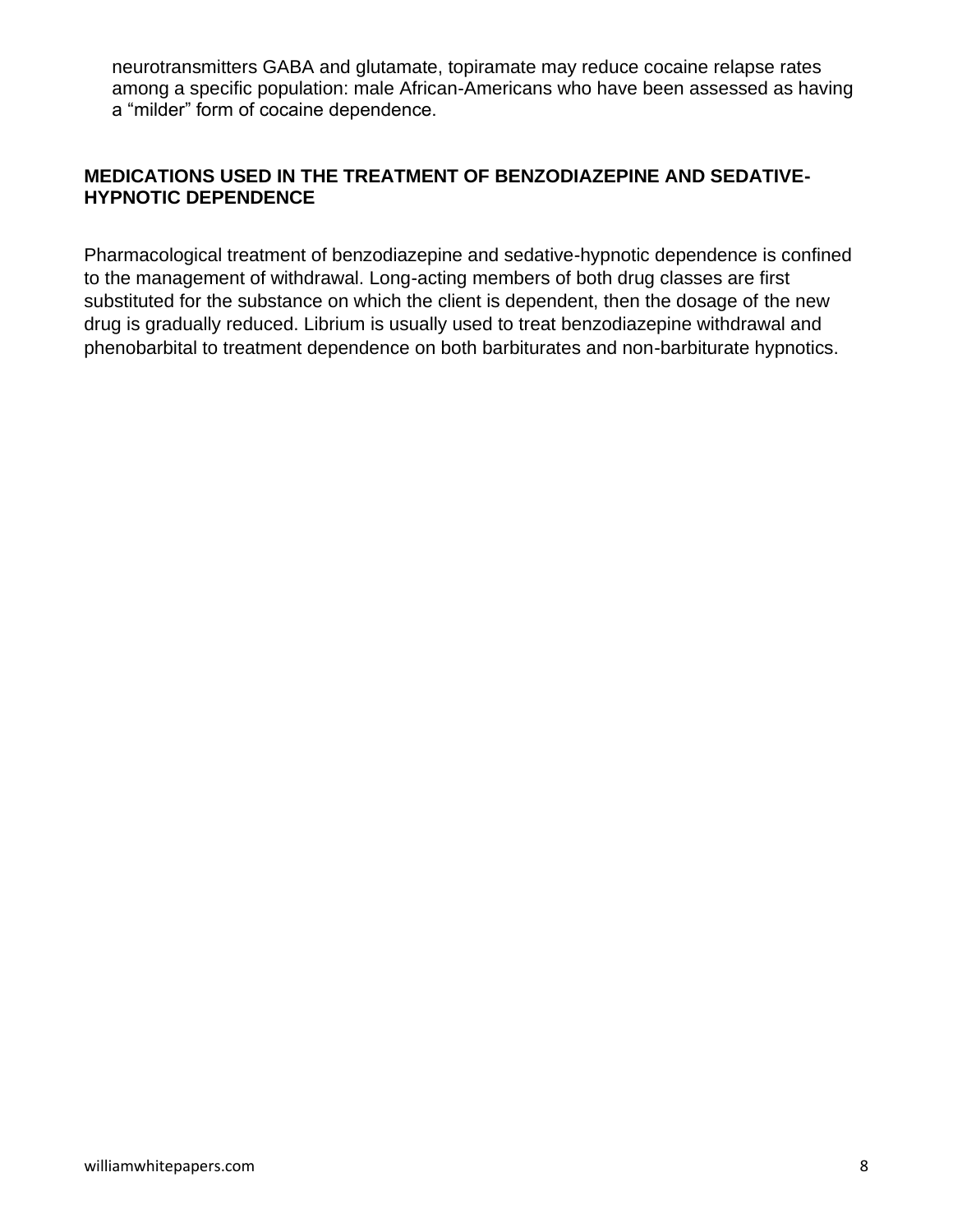## **GLOSSARY**

**Agonist:** A drug that occupies (binds to) a neurotransmitter's receptor site and causes an action to occur.

**Antagonist**: A drug that occupies (binds to) a neurotransmitter's receptor site, but does not produce an action. Will block neurotransmitters and drugs from occupying the receptor site.

**Full Agonist**: A drug with no antagonist effect.

**Opiate Substitution Therapy:** The replacement of one opiate (e.g., heroin) with another opiate (e.g., methadone, buprenorphine) that has a lower abuse potential and more therapeutic benefits.

**Partial Angonist**: A drug with weak antagonist effects. In some cases, acts as an agonist at lower doses and an antagonist at higher doses.